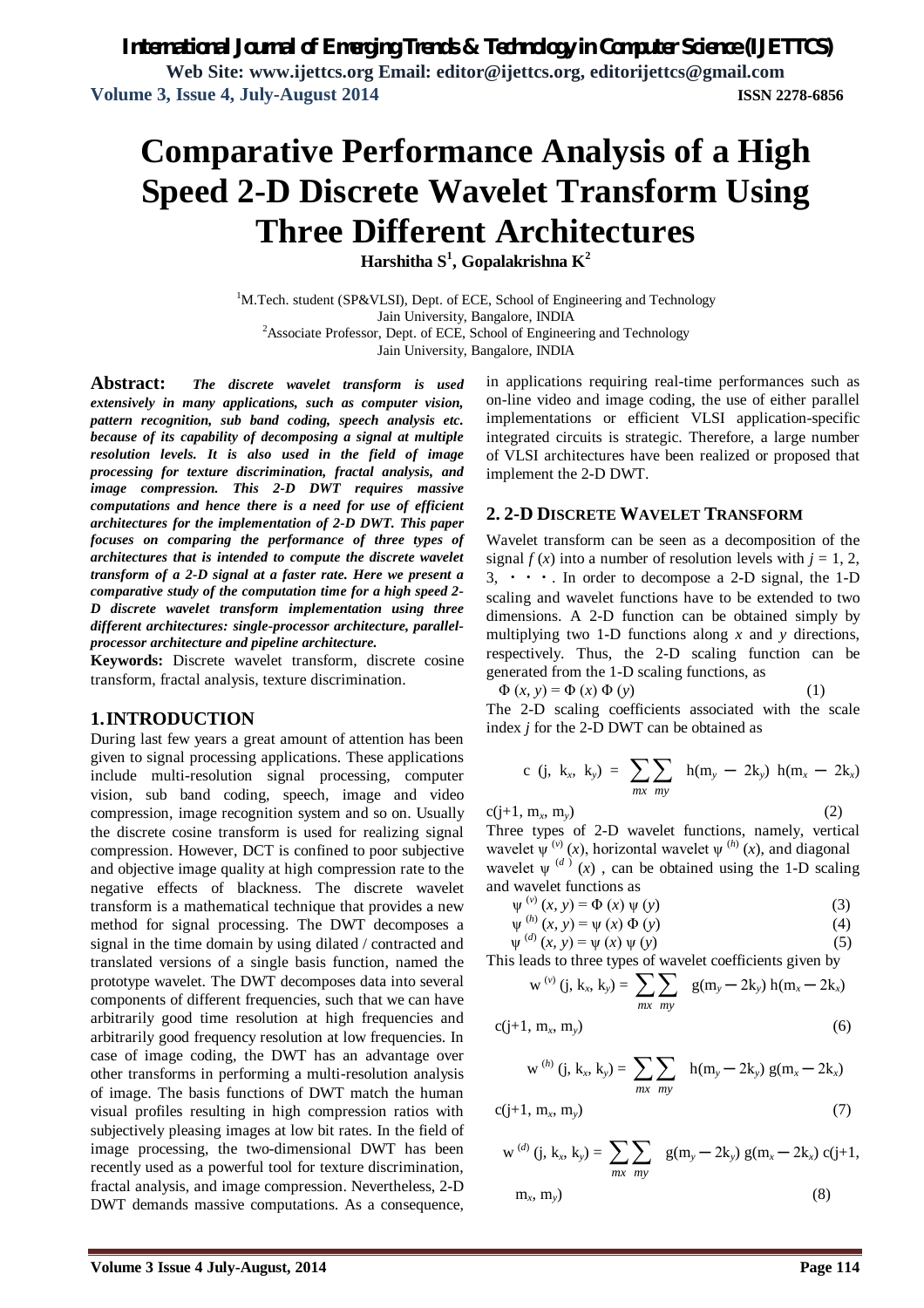# *International Journal of Emerging Trends & Technology in Computer Science (IJETTCS)* **Web Site: www.ijettcs.org Email: editor@ijettcs.org, editorijettcs@gmail.com Volume 3, Issue 4, July-August 2014 ISSN 2278-6856**

It is seen from  $(2)$  and  $(6)$  to  $(8)$  that, the four components of the 2-D DWT at the resolution level with a scale index *j*  are produced using the scaling coefficients at the level with a scale index  $(j+1)$ .

### **2.1 Separable approach for the computation of 2-D DWT**

A straightforward way to perform the computation of the 2-D DWT is to use a separable approach. In the separable approach, the impulse response  $G(z1, z2)$  of each 2-D filter used for the DWT computation is product separable, i.e.,  $G(z1, z2) = G1(z1)G2(z2)$ , The filter  $G1(z1)$  is used to process the 2-D data of successive rows (columns). Then, the resulting 2-D data is processed successively along the columns (rows) using the filter  $G2(z2)$ . A binary tree representation for a 2-level DWT computation of 2-D signal s(n1, n2) based on the separable approach is shown in Figure 1.



**Figure 1** Binary tree representation of the computation of a 2-level 2-D DWT based on separable approach

It is seen from this figure that the computation for the decomposition of a given level j consists of two decomposition steps: row-wise decomposition of the 2-D input data and column-wise decomposition of the 2-D data resulting from the row-wise decomposition. In the rowwise decomposition, each row of the 2-D input data is filtered using the two-channel horizontal filter bank  $(G1H(z1)$  or  $G1L(z1)$  and then down sampled by a factor of two, to produce horizontal high pass and low pass components, each component having one-half of the numbers of samples in the rows of the 2-D input data. In the column-wise decomposition, each column of the two resulting components is filtered by using the two-channel vertical filter bank  $(G2H(z2)$  or  $G2L(z2)$  and down sampled by a factor of two so that in total four components, specified as the HH component wj (HH)(n1, n2), LH component wj  $(LH)(n1, n2)$ , HL component wj  $(HL)(n1, n3)$ n2) and LL component cj (LL)(n1, n2), are obtained as outputs of the given level j. Among the four outputs, only the LL component cj  $(LL)(n1, n2)$  is used for the computation of the next resolution level, which is an iteration of the above two steps.

### **2.2 Non-Separable approach for the computation of 2- D DWT**

Obviously, separable approach is a simple way to compute the 2-D DWT. However, separable filters being a special

class of 2-D filters are not capable to approximate well all the arbitrary frequency responses. In this regard, a nonseparable approach of the 2-D computation provides more flexibility. In the non-separable approach depicted in Figure 2, the DWT of a 2-D signal s(n1, n2) is computed by carrying out four separate 2-D filtering operations using four 2-D filters: a high pass-high pass (HH) filter GHH(z1, z2), a high pass-low pass (HL) filter  $GHL(z1, z2)$ , a low pass-high pass (LH) filter GLH(z1, z2), and a low pass-low pass (LL) filter  $GLL(z1, z2)$ . The output signals of these four filters are then decimated by a factor of two in the horizontal and vertical directions producing, respectively, the HH, HL, LH and LL components**.**



**Figure 2** Representation of the computation of a 2-level 2- D DWT based on non-separable approach

### **3. THREE TYPES OF ARCHITECTURES**

In recent years, much architecture has been proposed for the DWT computation. These architectures aim at providing high performances, in terms of their speed, area, throughput, latency and power consumption. The filtering operation involved in the DWT computation is usually the convolution operation, that is, FIR filtering. The structure of the filter could be a direct realization, or it could be a systolic, lattice, bitwise or lifting based realization, depending on the way that the basic convolution operation is manipulated or formulated. The lifting-scheme based filtering operation requires a cascade of lifting steps, and thus, leads to a large latency and a long critical path of the resulting lifting architecture. The filtering operation is carried out by using a processor that employs a certain type of filter structure. The architecture may use one or multiple such processors to perform the DWT computation. For the purpose of reviewing these existing architectures, we categorize them as single-processor architectures, parallelprocessor architectures and pipeline architectures, depending on their configuration and the number of processors used by them. In a single-processor architecture, only one processor carries out the filtering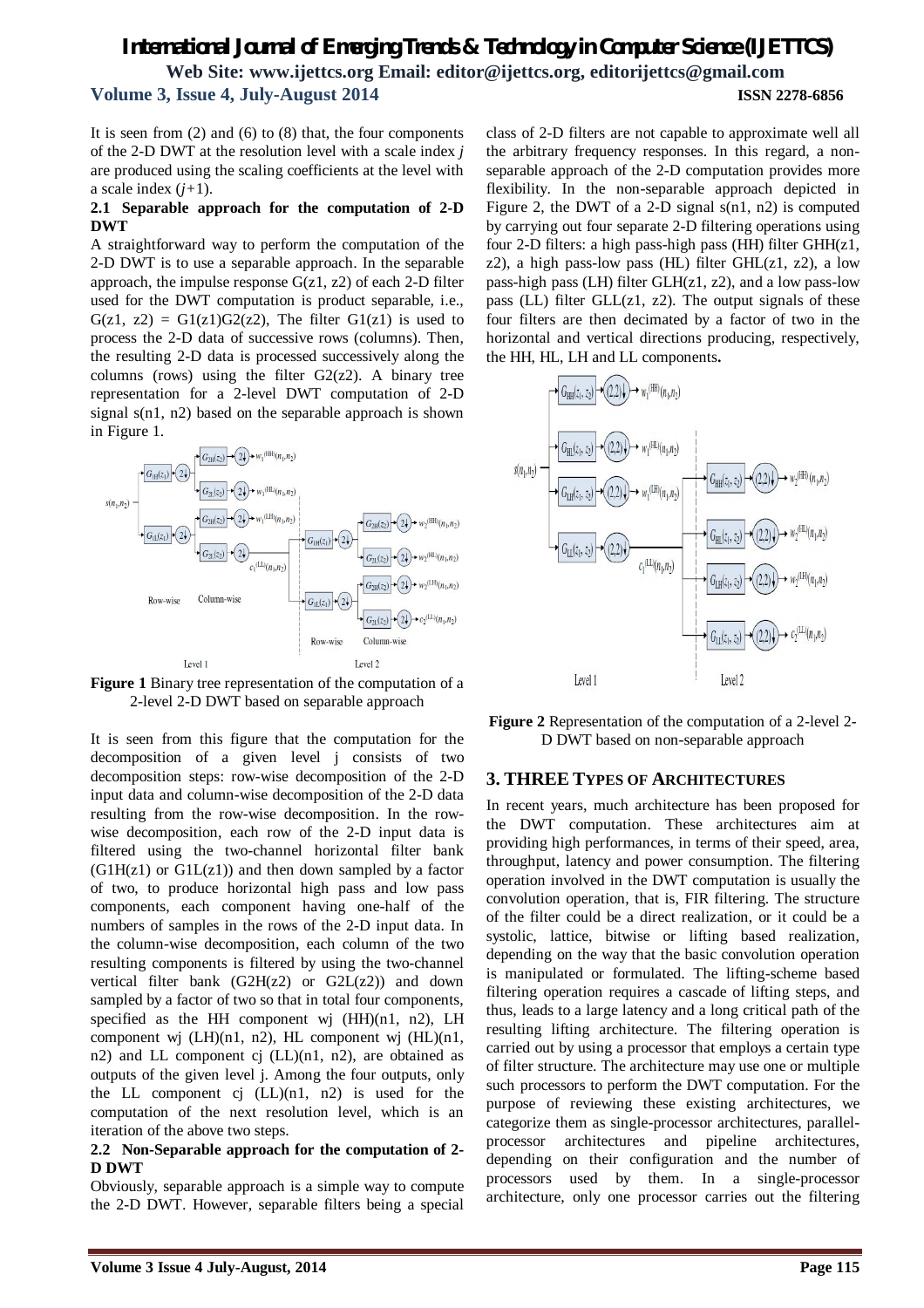# *International Journal of Emerging Trends & Technology in Computer Science (IJETTCS)* **Web Site: www.ijettcs.org Email: editor@ijettcs.org, editorijettcs@gmail.com Volume 3, Issue 4, July-August 2014 ISSN 2278-6856**

operation by computing the samples of the DWT in a recursive manner. This is illustrated in Figure 3.



**Figure 3** Block diagram of single-processor architecture

In a parallel-processor architecture, multiple processors are used to carry out the filtering operations so that more than one sample is computed at a time. In this type of architecture, the filtering operations to decompose the input signal into various components are carried out in parallel, whereas the computations of various resolution levels are still performed recursively by the parallel processors. Figure 4 shows the block diagram of parallelprocessor architecture.In a pipeline architecture, a certain number of stages, each consisting of one or more processors, are pipelined so that the computation of each decomposition level as well as that of the multiple resolution levels are performed in parallel. Figure 5 depicts the block diagram for the pipeline architecture. In each of these three broad categories, architectures may differ considerably because of the internal structures of processors employed for the filtering operation.



**Figure 4** Block diagram of parallel-processor architecture



**Figure 5** Block diagram of pipeline architecture

# **4. RESULTS AND ANALYSIS**

For the purpose of evaluating the performance of a computational architecture, one needs to make use of certain metrics that characterize the architecture in terms of the hardware resources used and the computation time. The computation time, in general, is technology dependent. However, a metric that is technology

independent and can be used to determine the computation time *T* is the number of clock cycles  $(N_{C1K})$  elapsed between the first and the last samples inputted to the architecture. Assuming that one clock period is  $T_c$ , the total computation time can then be obtained as *T*=*NCLKT<sup>c</sup>* . In order to compare the computation time of the three types of architectures, the clock period for three levels decomposition of an image are given in Table 1. It is seen from this table that the single processor architecture and the parallel processor architecture require, respectively, 24.4ns and 17.8ns, where as the pipeline architecture is found to perform well with a clock period as short as 17.346 ns (i.e. a maximum clock frequency of 57.651 MHz). When compared to single processing and parallel processing architecture the pipeline scheme computes the 2-D DWT of a 2-D signal at a higher speed. This is also illustrated through a graph as shown in Figure 6.





**Figure 6** Graph illustrating the computation time for three types of architectures.

# **5.CONCLUSION**

In this paper we presented a comparative study of the computation time for a high speed 2-D discrete wavelet transform implementation using three different architectures: single-processor architecture, parallelprocessor architecture and pipeline architecture. It is seen that the single processor architecture requires a clock period of 24.4ns for the three level decomposition of an image. The same task is accomplished with a clock period of 17.8ns by using parallel-processor architecture, where as the pipeline architecture uses a clock period as short as 17.346ns. Hence comparatively the pipeline architecture is preferred to be the best for the implementation of 2-D discrete wavelet transform in real time applications.

### **References**

- [1] S.Mallat, "Wavelet for a vision," Proc. of IEEE, vol. 84, on. 4, pp. 604-614, Apr. 1996.
- [2] M. Vetterli and J. Kovacevic, Wavelets and subband coding. Englewood Cliffs, NJ: Prentice Hall, 1995.